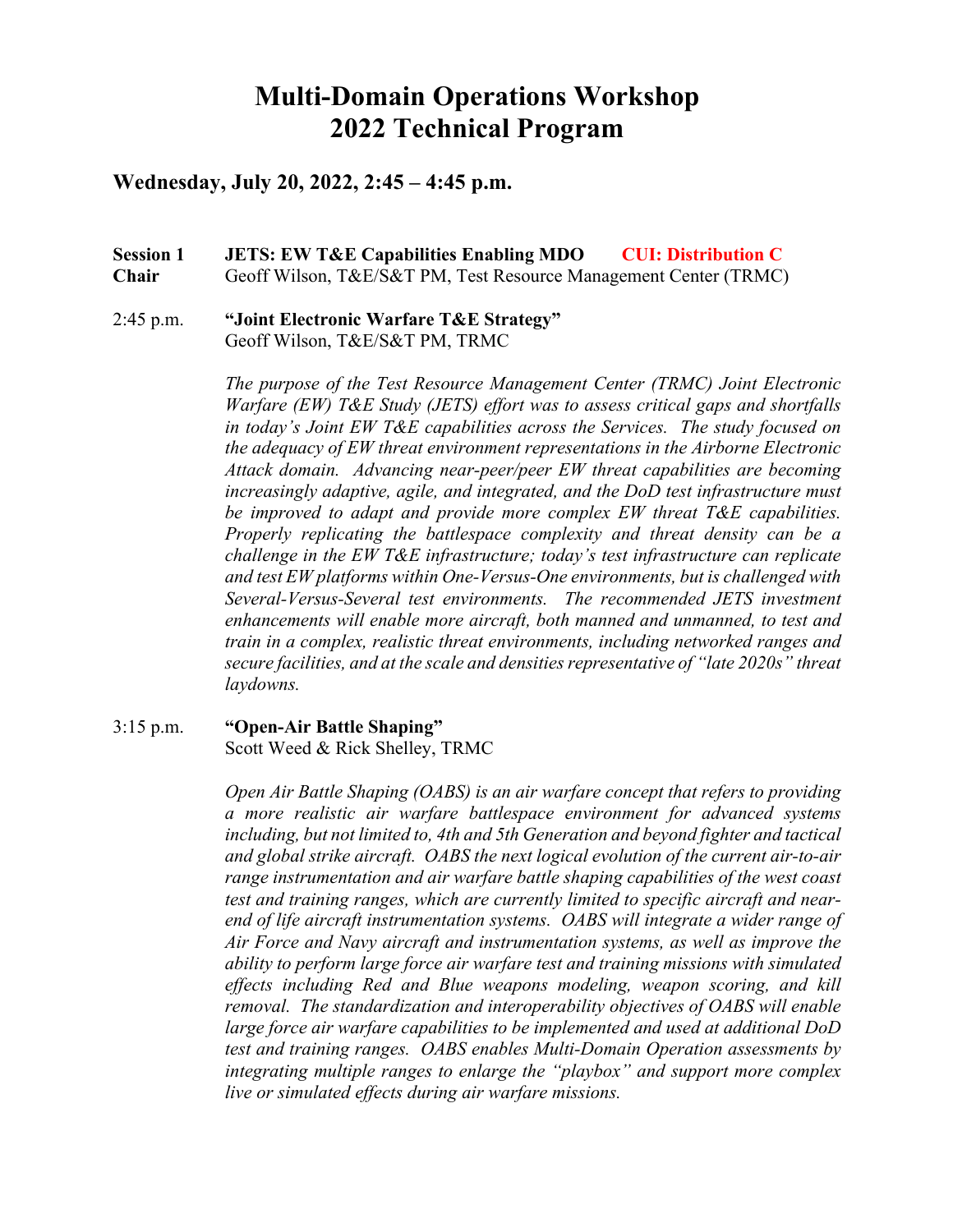## 3:45 p.m **"Knowledge Management/Big Data Analysis"** Billy Williams & Gene Hudgins, KBR

*TRMC Enterprise Big Data Analytics (BDA) and Knowledge Management (BDKM) provides the capability to improve acquisition efficiency, keep up with the rapid pace of acquisition technological advancement, ensure that effective weapon systems are delivered to warfighters at the speed of relevance, and enable T&E analysts across the acquisition lifecycle to make better and faster decisions using data that was previously inaccessible or unusable. BDA is the application of advanced tools and techniques to help quickly process, visualize, understand, and report on data. The Joint Mission Environment Test Capability (JMETC) has demonstrated that applying enterprise-distributed BDA tools and techniques to T&E leads to faster and more informed decision-making that reduces overall program cost and risk.*

# 4:15 p.m. **"Advanced Multi-Variate Time Series Analytic Techniques using AI & ML"** Kenny Sanchez, TRMC; Tony Triolo, Perspecta Labs; Kathy Smith & Bill Wolfe, GBL Systems; Kent Pickett, MITRE

*The goal of ATTENDS (Advanced Multi-Variate Time Series Analytic Techniques) is to provide advanced statistical analytic techniques that will allow analysts to make better/faster decisions by using multi-variate time series analytic techniques on data that was previously inaccessible or unusable, thereby gaining new insights. Instead of analyzing small chunks of data, the ATTENDS tools can give the analyst a broad view of the system, allowing the discovery of "unknown unknowns"; and provide alerts to analysts to find hidden problems. To achieve this goal, the ATTENDS architecture will be built with the following main goals:*

- *Building a system to automate the process of ingesting a large amount of time-series data for analysis*
- *Developing state-of-the-art AI/ML models and algorithms that are suitable for targeted test use case applications*
- *Building a user interface that allows experts to submit queries related to specific applications*

*Results from the ATTENDS analysis will be exposed to other C4T systems via the Cloud Hybrid Edge-to-Enterprise Evaluation & Test Analysis Suite (CHEETAS) interface.*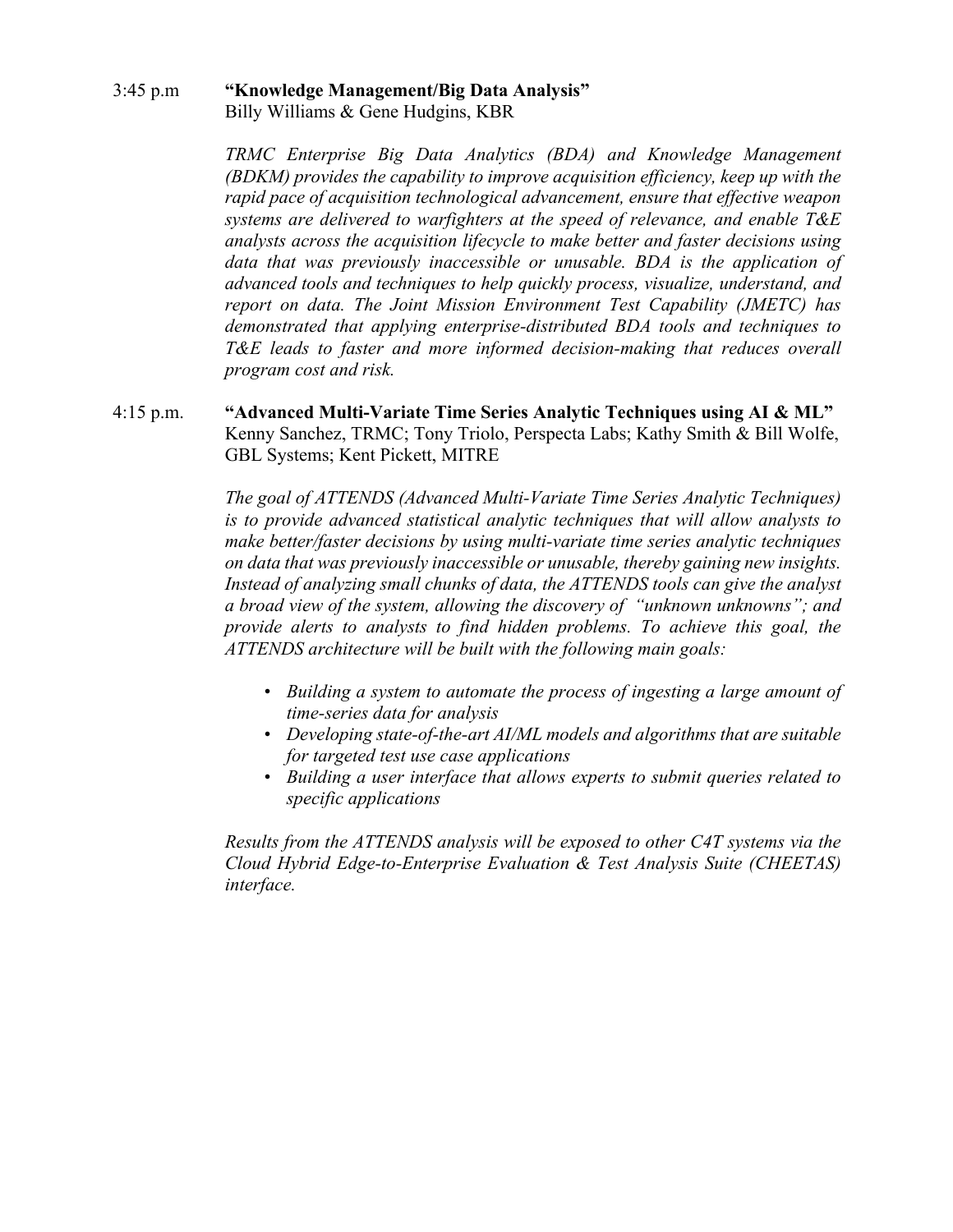**Session 2 Mission Based Cyber Risk Assessment and Data Acquisition for MDO T&E Chair** Kenny Hill, Business Development & Program Manager, Trideum

## 2:45 p.m. **"Data Acquisition System (DAS)"** Jason Martin, Senior Solutions Architect, Trideum

*The Data Acquisition System (DAS) product is an easily reconfigurable data collection, processing, and streaming system tailored to meet the data collection demands of low-cost, small form factor system-level testing. With a projected cost of under \$15,000 per unit, a size of approximately 4"x4"x2.5", and a weight of < two (2) pounds, it brings powerful data collection capability into a size and form*  factor compatible with the most demanding environments. The DAS offers a *combination of essential features into its own chassis, but also allows for the connection of modular peripherals which expand its capabilities based upon the requirements of the test. Best of all, it is more than just a data acquisition system; it is also a powerful and rugged miniature supercomputer with advanced data processing and machine learning capabilities. The DAS combines a powerful embedded computational platform, streaming and recording technologies, fast and reconfigurable wireless capabilities, and an array of attachable sensors and peripherals. It is easily configuring, deploys and operates via a wide array of power supplies, including batteries. At a typical "full load" power draw of less than 20W, batteries for up to two (2) hours of constant data collection are still practical in size.*

## 3:15 p.m. **"Leopard"**

Jason Martin, Senior Solutions Architect, Trideum

*Leopard designs bring a high degree of situational awareness, control, and insight into test events conducted at Test & Evaluation ranges and facilities. The ability to integrate multiple data sources - and leverage that information to provide consistent, accurate, and useful information - is key to maximizing value of test events, and in turn provide maximum value to Test & Evaluation customers. The data generated by instrumentation, cameras, and other relevant data sources can be immense. A single test event may involve collecting data from large numbers of System Under Test (SUT) and other data sources, each providing Time/Space Position Information data, high resolution video, system bus traffic within the SUT, and other sensor inputs. This data can be overwhelming, especially if disparate systems are sending data in separate ways, using different timescales, and different formats.*

Leopard designs fill this capability gap. It is a single solution that is scalable, *intuitive, flexible, and provides an extensible data management and visualization platform designed from the ground up to provide real-time intelligence through critical insight to testers and event managers. Leopard provides data management and analytics extended from and powered by CloudHybrid Edge-to-Enterprise Evaluation & Test Analysis Suite, combined with intuitive visualizations to provide*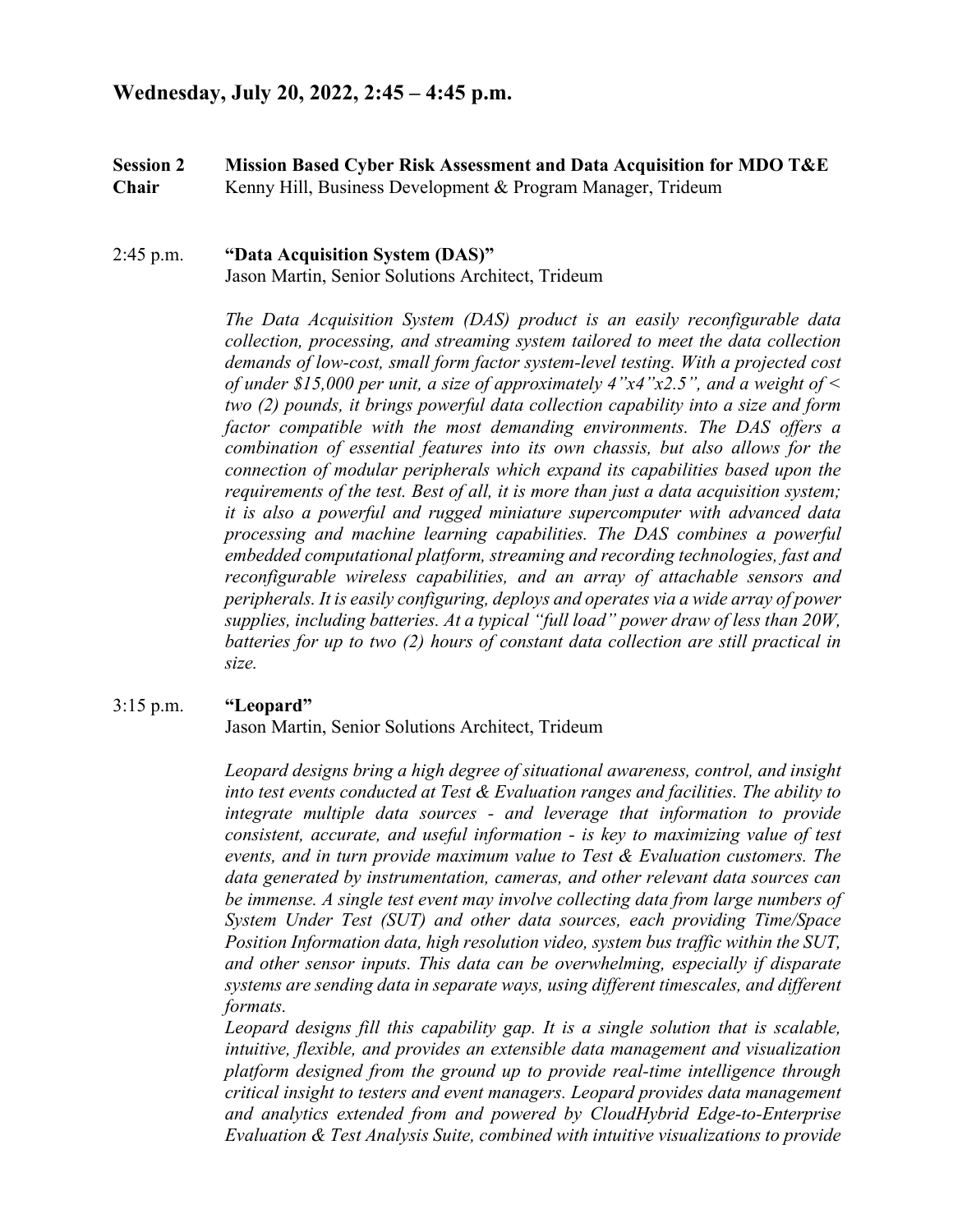*users immediate and actionable insight. When paired with video distribution hardware such as the Galileo video wall systems from RGB Spectrum, it can even integrate with these systems to further customize and control the in-event visualization experience.*

## 3:45 p.m **"Cybersecurity Vulnerability and Assessment Test Environment (CVATE)"** Aaron Gould, Senior Solutions Architect, Trideum

*The Cybersecurity Vulnerability and Assessment Test Environment (CVATE) Other Transaction Authority advances the Redstone Test Center (RTC) Distributed Test Control Center into a robust, repeatable, and instrumented environment to support the challenging need for cybersecurity vulnerability testing for U.S. Army weapon systems. CVATE leverages RTC resources and partner test organizations to provide Testing and Evaluation capability. CVATE developments go beyond compliance-based cyber assessments. CVATE consists of capabilities for assessing the effects of adversarial cyber operations at the subsystem, system, and system of system levels as well as at the mission level, while the test article merges in a representative mission environment.*

*As the foundation of the RTC's overall cyber–Developmental Test and Evaluation strategy, CVATE uses a realistic operational environment with simulation/stimulation as well as representative cyber threats based on the latest intelligence information. State-of-the-art instrumentation is available for highspeed and high-quality data collection, analysis, and visualization. Mission-impact from cyber threats reports and archives to inform cyber risk to Program Managers.*

## 4:15 p.m. **"MDO Sensor to Shooter T&E"**

Ken LeSueur, Trideum

*The Army Test and Evaluation Command (ATEC) lacks an end-to-end Live Virtual Constructive (LVC) test environment to assess Sensor to Shooter (STS) System of Systems (SoS) that is operationally relevant, has sufficient scale, and that is Verified, Validated, and Accredited (VV&A). The architecture proposed in this presentation supports the seamless switching of the STS component systems between 1) Digital Twin 2) Hardware-In-the-Loop (HWIL) and 3) live representation in the test environment. The capability shall allow scaling of the test environment from small, single thread STS chains to larger Brigade and Division scaled implementations, and finally, to support Multi-Domain Operation (MDO) test scenarios.*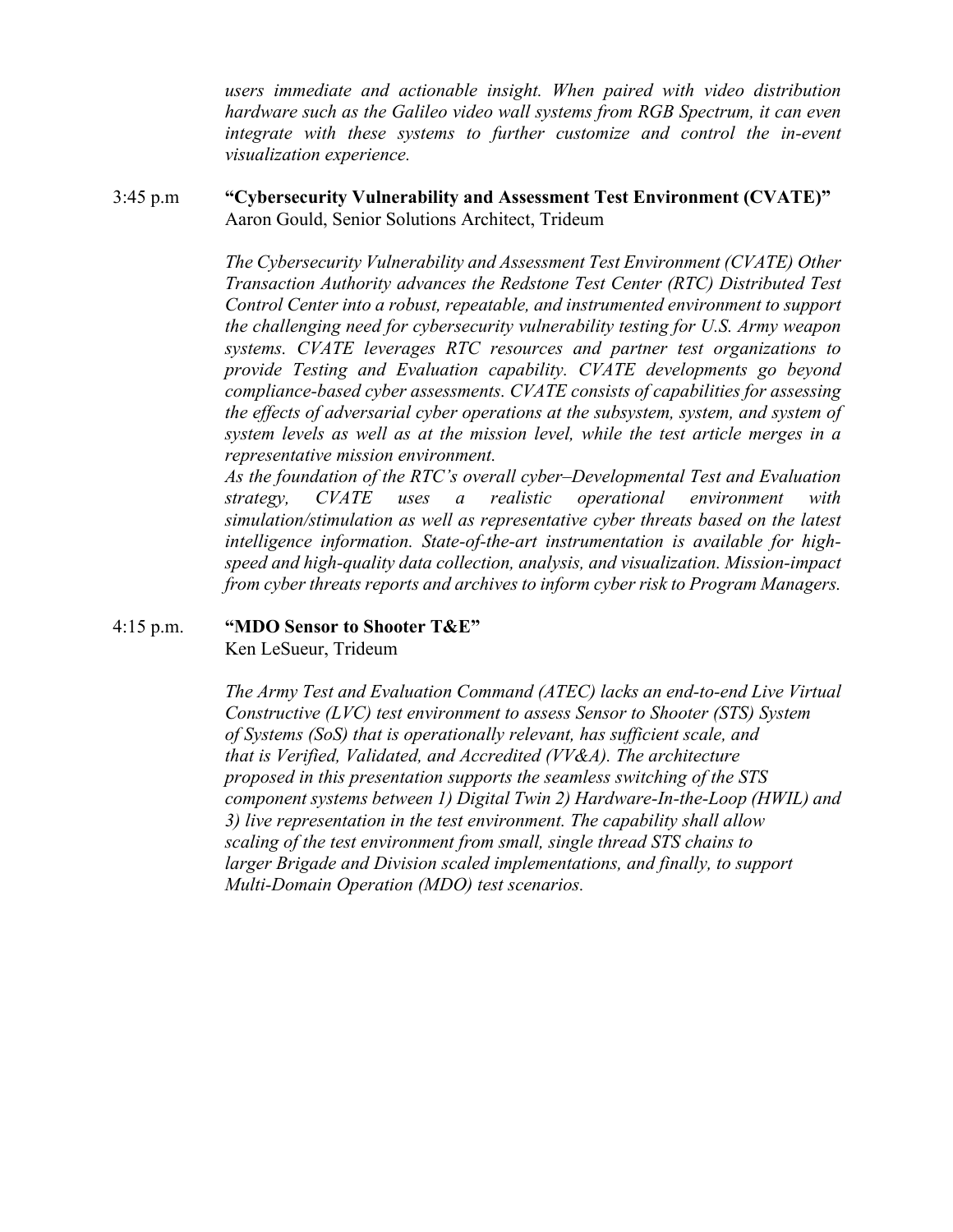# **Wednesday, July 20, 2022, 2:45 – 4:45 p.m.**

- **Session 3 Cyberspace Test Technology Chair** Min Kim, Deputy Executing Agent, TRMC T&E/S&T Cyberspace Test Technology (CTT)
- 2:45 p.m. **"Measure and Share"** Dr. Michael Shields, TRMC T&E/S&T CTT Chief Scientist, & Pete Firey, MITRE

*Current DoD Cyber testing is conducted in a stove piped and independent event manner resulting in testing inefficiency. There is no universal mechanism to quantify the efficacy of a cyber test, and mechanism to promulgate test results to the T&E community and the broader DoD community. The goals of this project is to develop an initial set of measurement tools that provide quantitative analysis of test events, and develop "perspectives" which provide the information that are domain (e.g., T&E perspective, Operational perspective, Acquisition perspective and Intel perspective) specific. This presentation provides a proposed solution to measure the efficacy of cyber test event and share the test results at an appropriate classification level.*

#### 3:15 p.m. **"Vader Modular Fuzzer: What, Why and How"** Arch Owen, Program Manager, Draper

*TRMC is developing "Vader Modular Fuzzer" to address the broad range of U. S. Government fuzzing needs. The Vader Modular Fuzzer is based on Draper's Vader modular software fuzzing framework. Its modularity permits fuzzing developers to quickly create new fuzzing capabilities by designing specialized modules and integrating those modules into the existing framework. Ongoing development is focusing on usability, enhanced modularity, application to embedded systems, and advanced fuzzing features. The Vader Modular Fuzzer will provide the DoD and other Government agencies an open source, modular, no-fee solution for fuzzing the critical software and systems.*

3:45 p.m **"Automated Machine Learning for Cybersecurity"** Dr. Himanshu Upadhyay, Florida International University, Principal Scientist

> *Florida International University in collaboration with Test Resource Management Center has developed Cyber Threat Automation and Monitoring (CTAM) system to detect, analyze and monitor the test vector behavior during cyberspace attacks in the virtualized environments. CTAM is designed to identify the impact of test vector on the specified mission using advanced instrumentation tools focused on smart memory acquisition with virtual memory introspection (VMI) and advanced cyber analytics using the state-of-the-art artificial intelligence methodologies. Team has developed an automated machine learning system using the AI based advanced analytics platform of the CTAM. This is a standalone system which allows machine*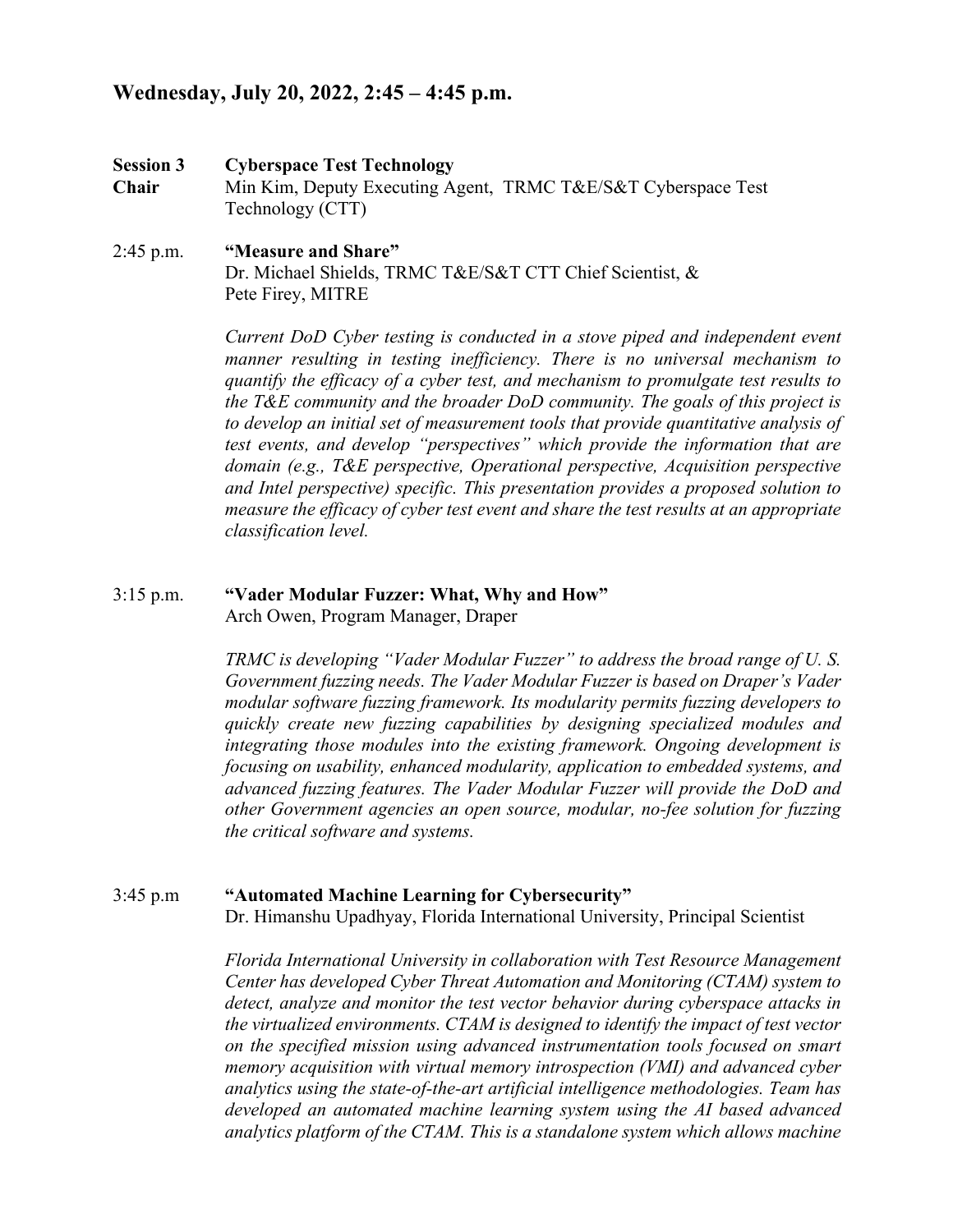*learning model building, advanced analytics and visualization of predictions using the data collected from different test technology domains using traditional machine learning / deep learning and ensemble learning approaches. This system has automated machine learning through various platforms like AI based Advanced Analytics, Analytics Control Center and Data Source platforms. This presentation will start with AI/ML basics and further discuss the AAML features.*

# 4:15 p.m. **"Automated Attack Framework for Test & Evaluation (AAFT)"** Andrew Shaffer & Bruce Einfalt, The Applied Research Laboratory, The Pennsylvania State University Research and Development Engineer

*Red Team cybersecurity testing is critically important to ensure that new systems will perform as expected without compromising mission success. Unfortunately, no individual Red Team can keep up with the torrent of new threats that are being discovered every day. Also, a lack of cybersecurity Red Team availability often delays system accreditation and forces procurement programs to move forward with less mission assurance than is desired.*

*The Automated Attack Framework for Test & Evaluation (AAFT) enables Red Teams to keep pace with the threat by providing a framework for Red Teams to collaboratively capture and share information about threat cyberattacks in a format that is intelligible to an autonomous cybersecurity testing system. It also improves Red Team utilization and efficiency by automating the execution of threat cyberattacks and emulating basic and intermediate-level cyber threats so that Red Teams can focus on emulating more sophisticated threats, increasing the overall scope of cybersecurity testing that can be performed.*

*The basic AAFT framework has now been implemented and a wide range of different cyberattacks have already been integrated for use in AAFT-enabled automated testing. Development of the AAFT system is ongoing, and plans are in place to scale up the complexity and scale of the attacks that AAFT can autonomously execute.*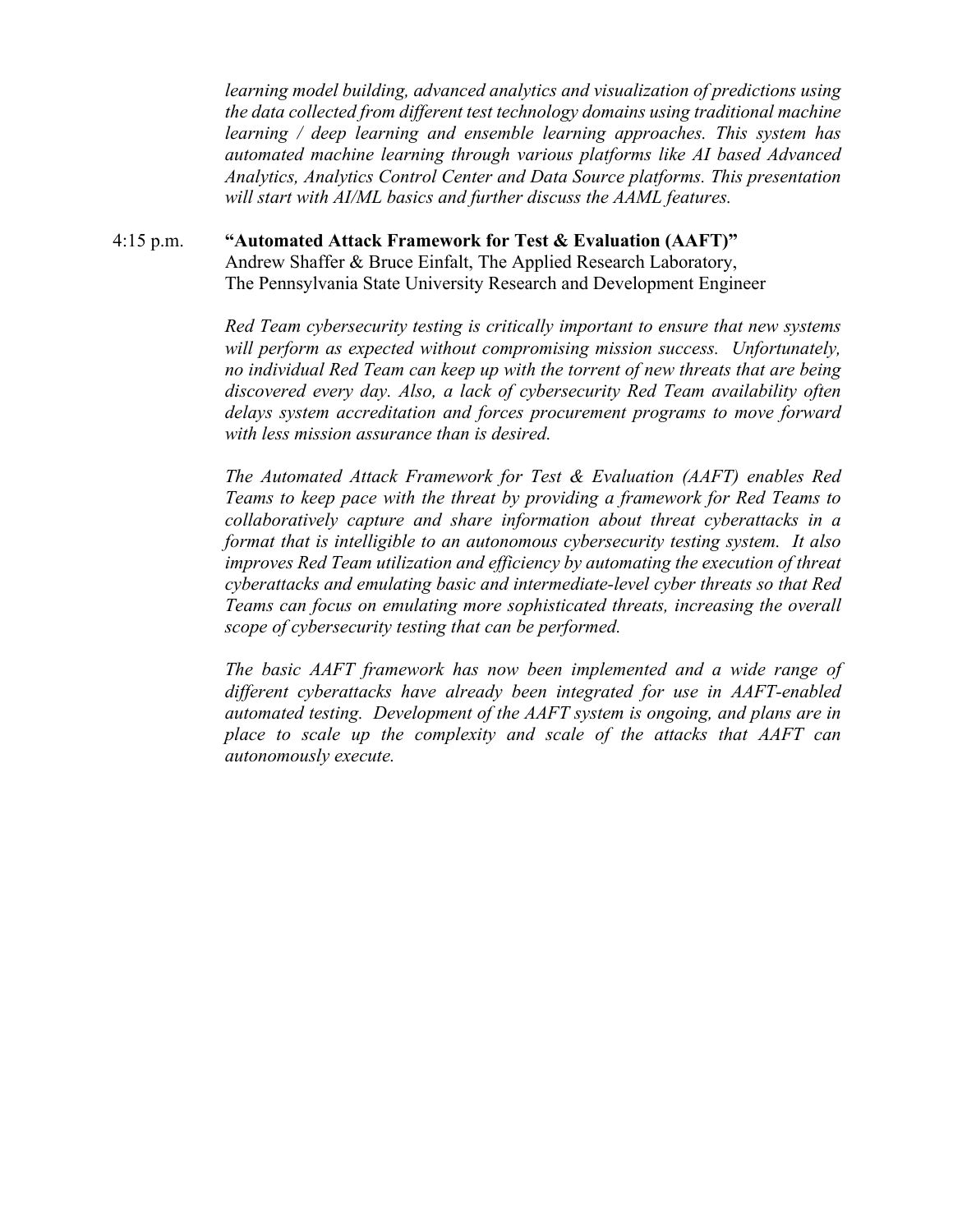# **Wednesday, July 20, 2022, 2:45 – 4:45 p.m.**

**Session 4 T&E Methodologies and Approaches to Advance MDO Chair** Gina Sigler, Scientific Test and Analysis Techniques (STAT) Center of Excellence (COE)

# 2:45 p.m. **"A Novel Concept for T&E of Autonomous Systems in Multi-Domain Operations"** Charlie Middleton & Dr. Lenny Truett, Scientific Test and Analysis Techniques Center of Excellence

*Not releasable*

# 3:15 p.m. **"Applying STAT Concepts of Model Validation with Multiple Sources"** Nick Jones & Kyle Provost, Scientific Test and Analysis Techniques Center of Excellence

*The Department of Defense (DoD) currently faces rapidly changing operational environments and emerging threats that require complex engineered multi domain defense systems to be developed on ever-shorter timelines. To meet this need, the DoD is placing increasing trust in modeling and simulation (M&S) for the design, development, and engineering of new capabilities. Therefore, it is crucial that decision makers and developers understand whether models are valid and trustworthy representations of the systems under development. Validation is a process which determines the trustworthiness of a model by assessing whether the model has sufficient fidelity relative to an appropriate referent(s) for a specific intended use. Validation referents are needed to quantify fidelity: the level of consistency between a model and reality. However, validation is often complicated by the need to use multiple sources of information as referents for the true system behavior. These referents could include other more established models, more than one lab source, or even more than one live fire test event. Scientific Test and Analysis Techniques (STAT) provide the methods to quantify the fidelity. This brief will utilize a case study to delineate how to use STAT as the foundation for quantifying fidelity and account for differences in scope when validating models versus multiple referents.*

# 3:45 p.m **"Applying Design of Experiments (DOE) to Testing and Evaluating Performance Across the Cyber Domain"**

Dr. John Hong, Institute for Defense Analyses, Assistant Director

*The core of the emerging National Defense Strategy will include "integrated deterrence,… a framework for working across warfighting domains, theaters and the spectrum of conflict." Thus, successfully executing Multi-Domain Operations (MDO) will remain key to the strategy. Enabling successful execution will include resilient performance across the Cyber Domain, an important and increasingly*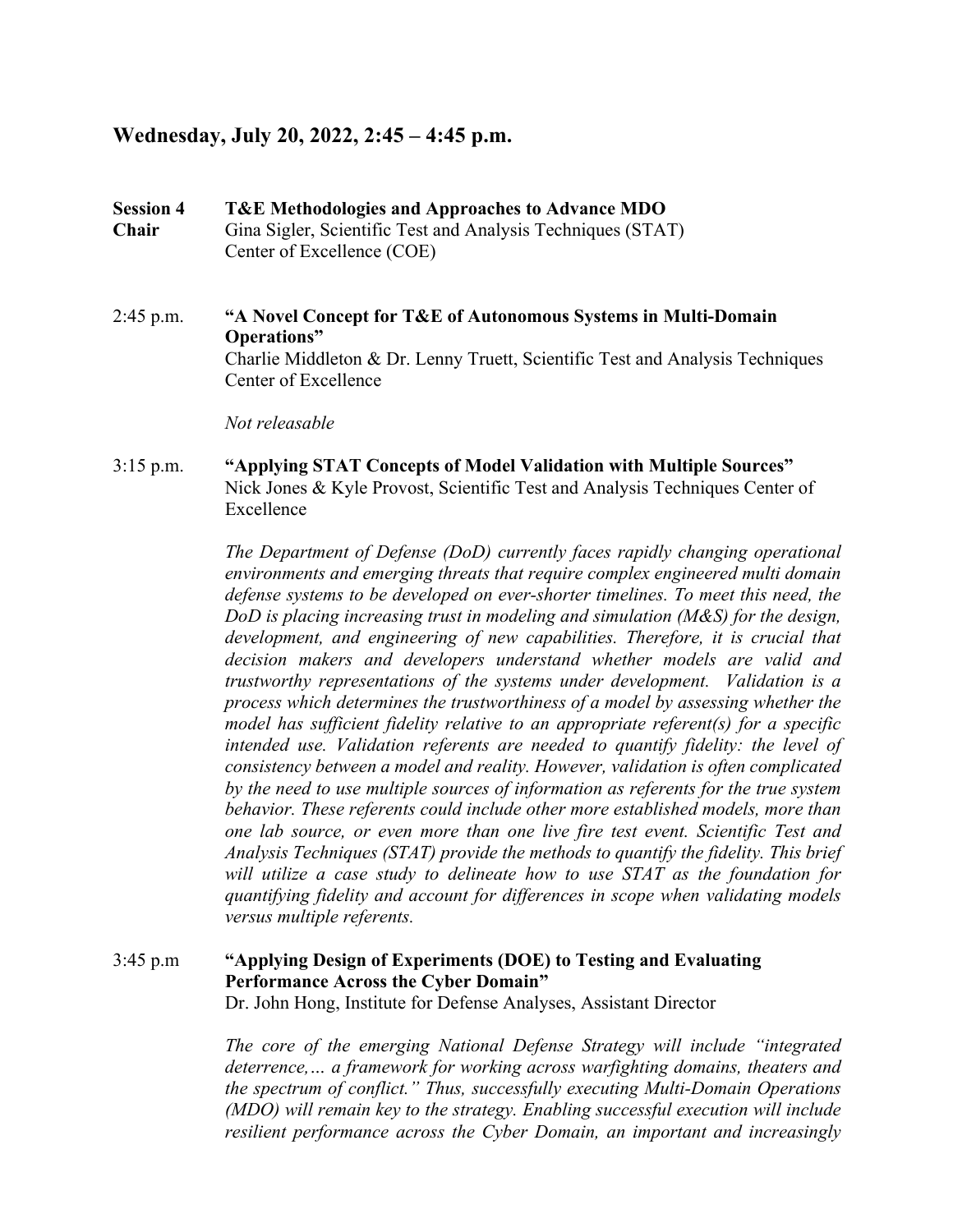*contested part of MDO. Comprehensive and efficient cybersecurity testing will be needed to rigorously evaluate the resilience of performance across the Cyber Domain. It has become standard practice to use Design of Experiments/Scientific Test and Analysis Techniques (DOE/STAT) to develop efficient tests and evaluate their results without considering every of the many combinations of factors that can affect system performance. This approach has been widely applied to conduct both developmental and operational testing outside the Cyber Domain. This presentation demonstrates how DOE could be applied to support efficient and rigorous cybersecurity testing and evaluation.*

#### 4:15 p.m. **"Digital Engineering Enabling T&E Planning Through the Integrated Decision Support Key (IDSK)"** Jean Petty & Suzanne Beers, PhD, MITRE

*The Integrated Decision Support Key (IDSK) provides a framework for articulating cradle to grave lifecycle decision making, informed by an evaluation of both operational and technical capabilities, drawing data from the full test continuum of early contractor testing through full-up system of system operational test and/or modeling and simulation. Applying the IDSK thought process to multi-domain operations use cases could inform the effectiveness of the existing JADC2 reference architecture in meeting MDO mission objectives, guide the design of the campaign of experimentations and demonstrations to gather the data needed to evaluate architectural components' mission contributions, and inform system/architecture refinements to better accomplish mission objectives. This presentation will walk through the IDSK's evaluation-based decision support concept and illustrate its use with a notional MDO application.*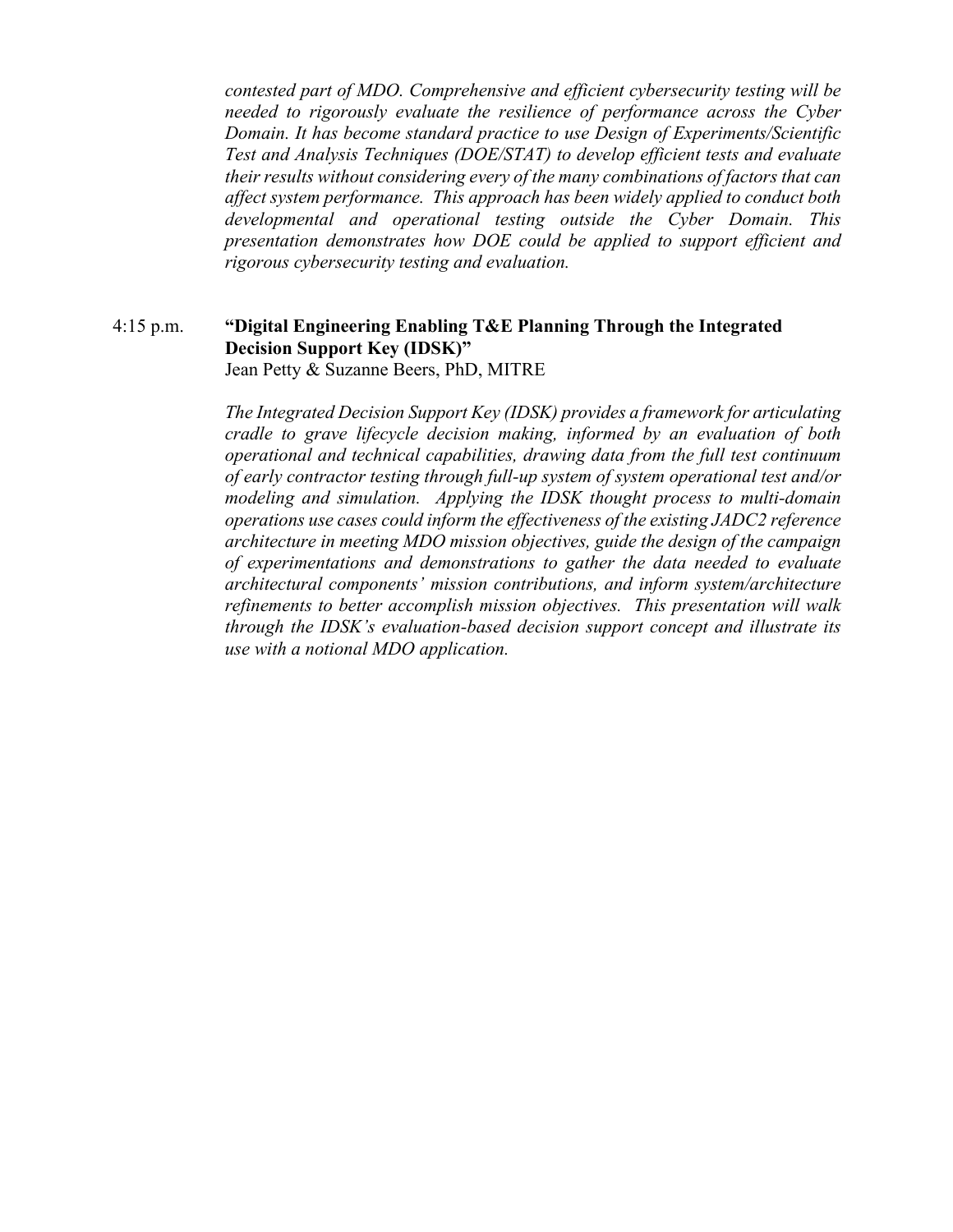# **Thursday, July 21, 2022, 1:00 – 3:00 p.m.**

# **Session 5 Multi-Domain Initiative**

**Chair** Hans Miller, Project Leader, OSD Programs, The MITRE Corporation

# 1:00 p.m. **"The All-Domain Test Range and the Family of Options"** Michael Hesse, Principal, Systems Engineering, MITRE

*Great Power competition requires both new hardware and new approaches if the United States and its warfighters are to maintain their edge. Test and evaluation (T&E) is no exception. T&E methodologies and infrastructure must merge seamlessly with an adaptive DoD that leverages the power of data, modelling, and simulation to create a recurring and increasing cycle of value for its decision makers. To maximize this value, this cycle should stretch from experimentation to initial operational testing to mission rehearsal training. Having plotted an immense and diverse space, this brief expands on how assessment must now expand and evolve to meet the challenging requirements of system of systems testing in a multi-domain environment while permitting stakeholders to select from a Family of Options empowering them to right-size and right-time assessment opportunities and fuel timely, informed decision.*

## 1:30 p.m. **"M&S as a Service: A Multi-fidelity On-Demand Hybrid Cloud-Enabled M&S Infrastructure to Exercise Family of Options"** Dr. Saurabh Mittal, Principal Scientist and Project Leader AFLCMC/XA, MITRE

*The Department of Defense is expected to increase their use of synthetic, operationally representative simulation environments to support the design and testing of advanced, next-generation aircraft and weapon systems. An integrated modeling and simulation (M&S) analytic workbench for Test and Evaluation (T&E) is needed to fully enable this vision. The increasing complexity of systems and reliance on information provided through collaboration between systems and services requires the use of digital tools, processes, and methods to capture data and data relationships among components in both static and dynamic forms. This requires the development of a common reference structure that ensures conceptual alignment of various models and emerging services, which unambiguously identifies information exchange requirements and supporting interfaces under the constraints of operational test scenarios. This briefing will describe the MITRE developed Simulation, Experimentation, Analytics and Test (SEAT) conceptual framework, a layered service-oriented reference architecture and its implementation as an on-demand cloud-enabled multi-fidelity M&S architecture for T&E in multi-domain environments. This presentation will showcase an Expedient Leader Follower (ExLF) use case and demonstrate how a distributed architecture integrates high-fidelity tools such as the Unreal Engine and customized autonomy controllers that govern Unreal entities externally using service interfaces. We will then explore how this framework can serve as one of a family of options to assess Multi-domain concepts and approaches.*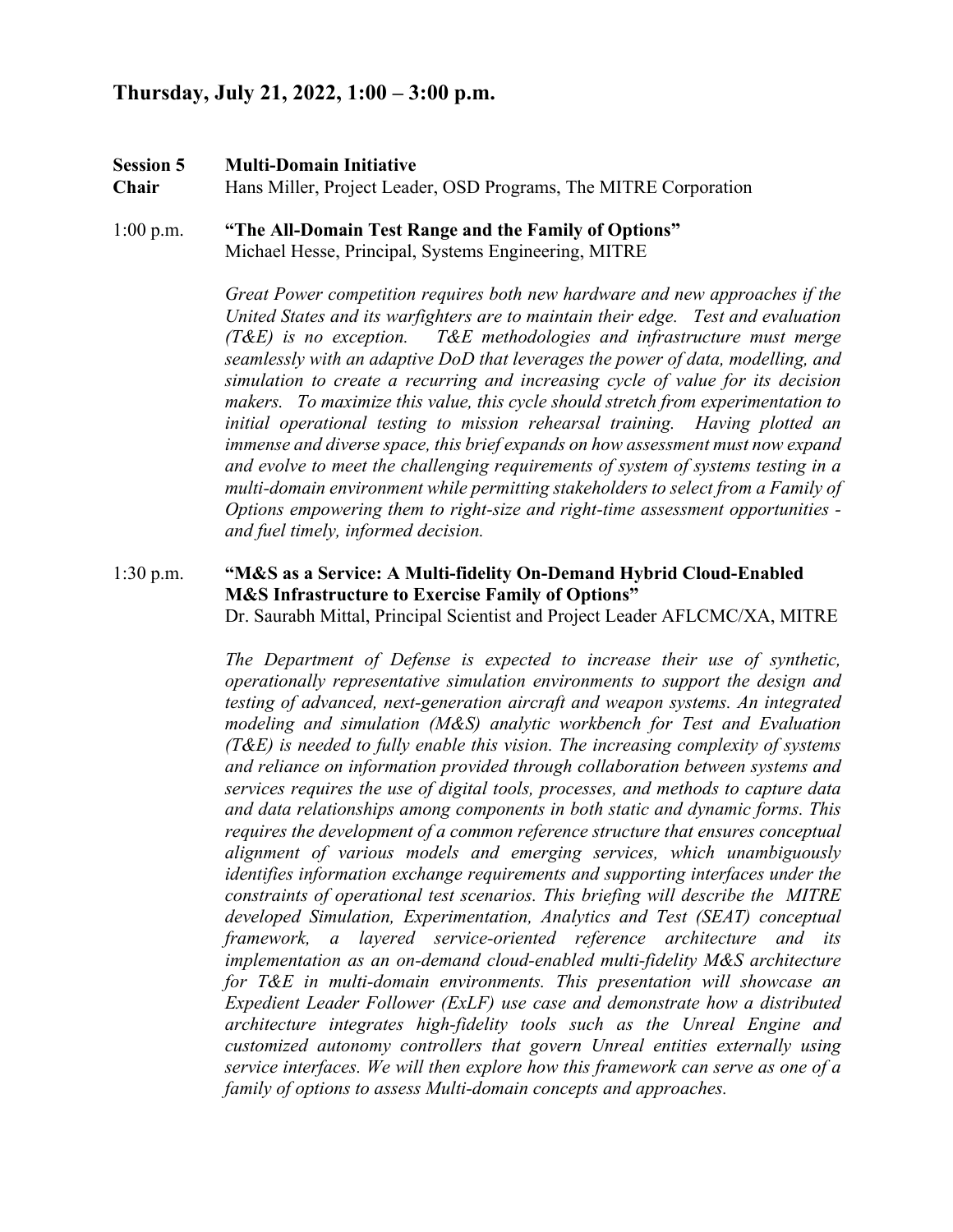- 2:00 p.m **"DARPA Stitches and its Application to T&E"** Dr. Jimmy "Rev" Jones *TBD*
- 2:30 p.m. **"Live Range Multi Domain T&E - Orange and Emerald Flag"** Major Brandon "Siphon" Burfeind, 412th TW Director of Orange Flag and F-22 Test Pilot

*TBD*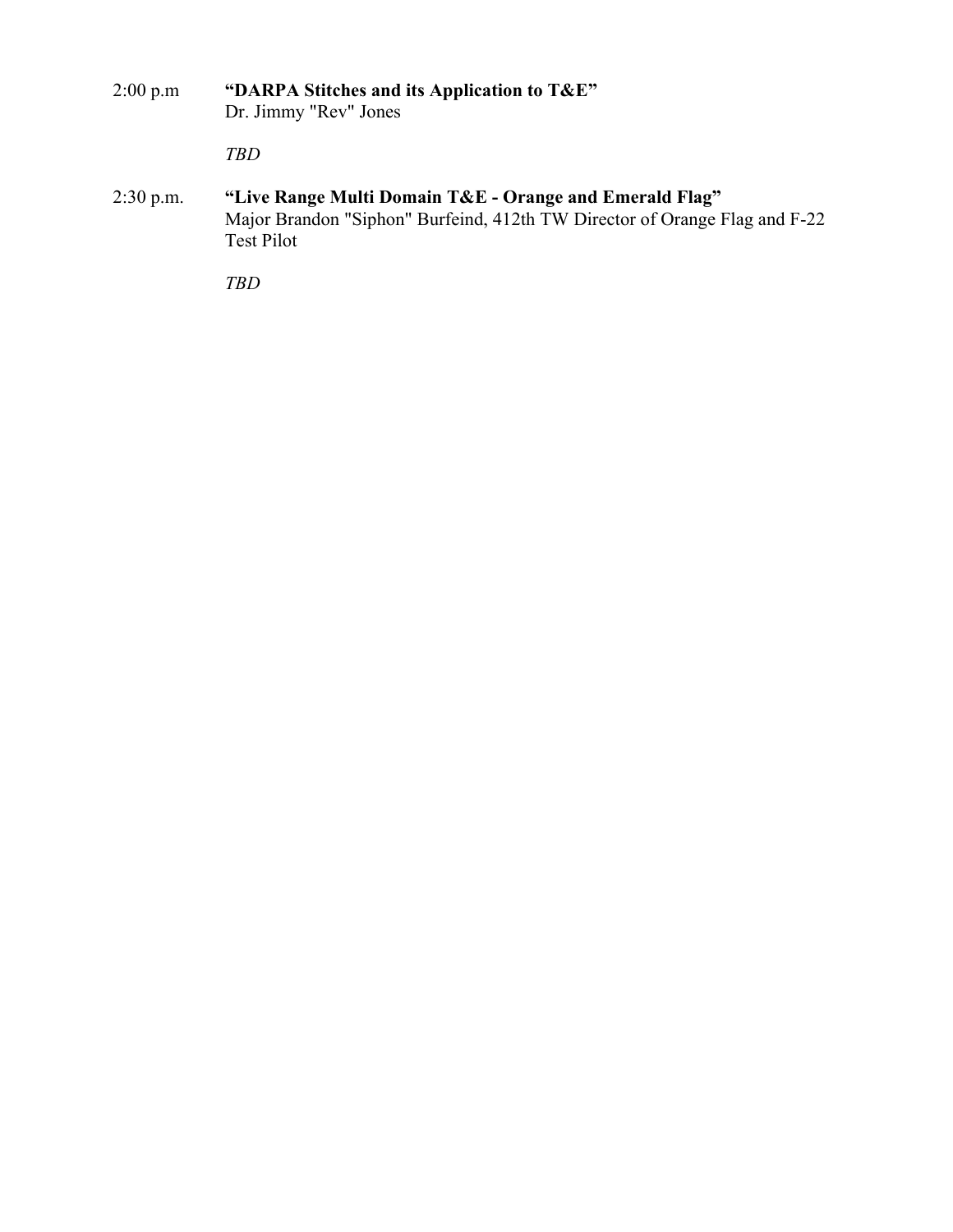# **Thursday, July 21, 2022, 1:00 – 3:00 p.m.**

**Session 6 Leading to T&E Excellence Chair** Richard Martinez, GreyBeards Group

1:00 p.m. **"Leading to T&E Excellence"** Jason Farley, UTEP, College of Engineering, TMAC

> *Global security threats aren't just changing, they're adapting and they're doing it faster than ever… on all fronts! The diverse and rapidly evolving capabilities of our adversaries requires a defense and security response that is even more dynamic and comprehensive. As a part of that response, the Department of Defense organizes the development and fielding of solutions through the Defense Acquisition System. Great work has been achieved in modernizing that organization and its processes, including the Adaptive Acquisition Framework, the New 5000 Policies, MOSA, etc., that enable effective program management, facilitate agility, and enhance delivery capability to produce at the speed of relevance. A critical component of the DAS is Test and Evaluation. It is not enough for T&E to keep pace with other components of the DAS, it must be out in front! Said another way, it is required that the T&E function sustain performance excellence.*

> *Test and Evaluation can be done better, no matter the current state. This statement represents a principle. Of course, there are many principles… literally countless. So, does this particular principle deserve to be prioritized and cultivated, perhaps even elevated into a value for organizational units working within the T&E for MDO enterprise? To wit, test and evaluation for MDO can be designed and developed to be precisely what is needed, delivering the most accurate and trustworthy results. It's a matter of how well the system is designed and executed. There are many disciplines at work in the enterprise of T&E for MDO: engineering, science, business management, etc. Subsequently, there are many associated approaches, models, and frameworks that can lead to the use of many more methods, techniques, and tools. The T&E for MDO enterprise presents a complex environment. Management has the daunting task of organizing, including continually developing and effectively using, a precisely focused T&E system that delivers on a value promise in pursuit of the third Imperative of Combat: "believe in your weapons and equipment".*

> *How can management achieve operational excellence in T&E for MDO? Fundamentally, it begins with achieving organizational excellence and culminates in the validated delivery of value. The pursuit of excellence begins on a foundation of principles that drive behavior and decision-making. And yet, an enterprise does not always select or fully understand appropriate principles, that is principles of consequence. How does this happen if there are bodies of knowledge, supposed "best practices", and standards? The answer can be found in understanding the nature of the system of interest and scrutinizing the principles upon which the system is and should be designed and operated.*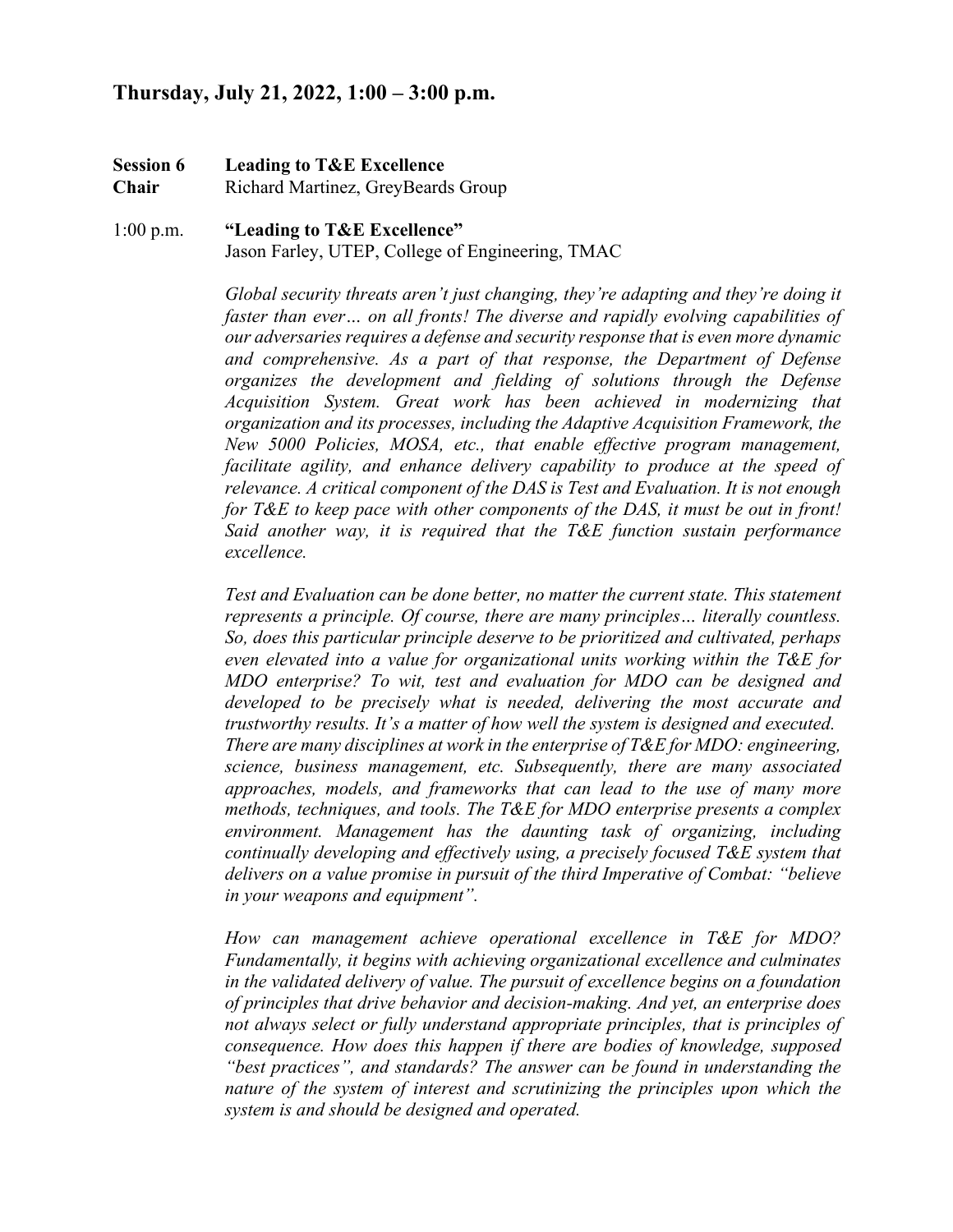*The T&E for MDO enterprise is a socio-technical, adaptive system of systems in which thousands of principles drive decisions every day. If the system is to be optimized, participants must be enabled and empowered to take informed action guided by appropriate principles, i.e., responsible and aligned agency as a building block for operational excellence. Competent leadership and management are critical in developing a value creation system and culture that are engaging and produce maximum value.*

#### 1:30 p.m. **"RTC Approach to Persistent Integrated Developmental (RAPID) Testing"** TBD, PeopleTec

*The RTC Approach to Persistent Integrated Developmental (RAPID) Testing effort provides a digital engineering-enabled distributed test collaborative environment for Army modernization programs. Support includes the following major task areas: model-based systems engineering, modeling and simulation, agile software development, hardware/software integration, cloud design, digital twin testing, SySML/Cameo customization, and DevOps/DevSecOps. RAPID is the development, integration and modernization of laboratory and open-air test environments, connected through distributed networking, utilizing new M&S resources to the greatest extent, and managed with processes based on a model-based systems engineering (MBSE) approach. The solution provides RTC the ability to test system compatibility, interoperability, standard conformance, and system performance at the component level up to full platform level in both a modeled (virtual) environment and with physical hardware in a simulated and an open-air environment. RAPID established the Mission Systems Test Capability, a SoSfocused lab that will account for current and future MDO aircraft configurations and integrate digital twins for MDO environment and MOSA conformance testing.*

#### 2:00 p.m **"TSA System-of-Systems Study to Support Integrated Test and Evaluation"** Erick Rekstad, Transportation Security Administration (TSA)

*The airport security checkpoint is TSA's predominant method for screening passengers and their carry-on possessions prior to boarding an aircraft. The checkpoint consists of a range of complementary technology areas, including Identity Verification, Accessible Property Screening, On-Person Screening, and Alarm Resolution. TSA is challenged to continuously improve screening capabilities to keep pace with the evolving threat landscape and maintain an understanding of the interconnectedness of checkpoint technologies to drive collective system performance. To address these challenges, TSA requires a modeling and simulation capability that can dynamically assess screening tradeoffs, integrate outcomes, and identify operational impacts throughout TSA's acquisition lifecycle. The purpose of the System-of-Systems (SoS) study is to leverage Digital Engineering practices and tools to model interactions, simulate scenarios, and analyze outcomes of a checkpoint with integrated processes, techniques, and technologies. The ultimate goal of the study is to ensure TSA is deploying optimized configurations of screening technology to airport checkpoints that maximize security effectiveness, passenger throughput, and reliability.* 

*The SoS study utilizes a Model-based Systems Engineering (MBSE) approach to establish a baseline checkpoint model that simulates and analyzes user-defined*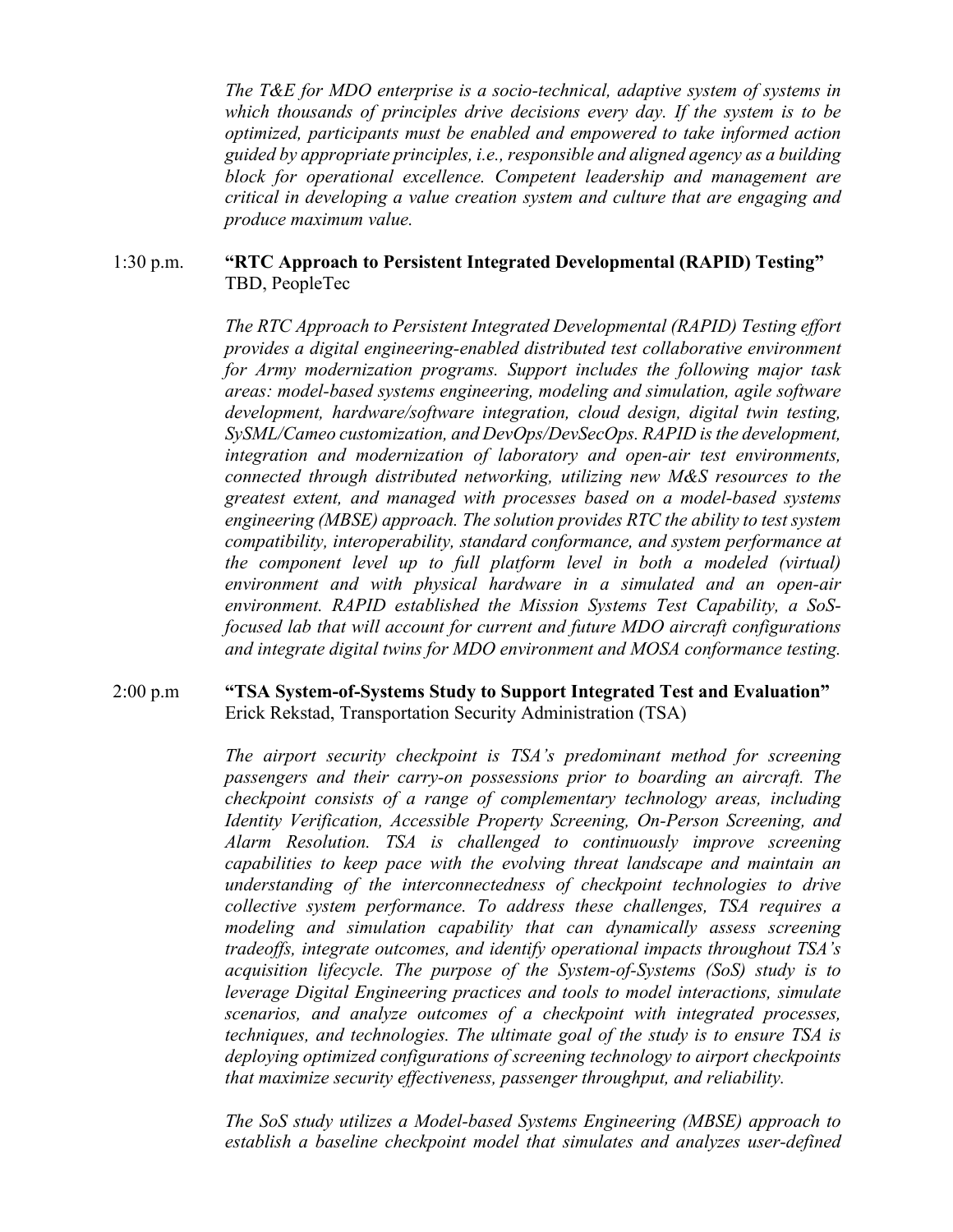*scenarios for specific checkpoint configurations. TSA will examine current and future checkpoint performance against existing requirements, review individual checkpoint constraints, and consider interdependencies across technology equipment. As TSA deploys thousands of equipment upgrades over the next 3-5 years, the SoS study will scale to support a diverse security technology marketplace. The robust analytics behind SoS modeling will inform checkpoint design now and into the future, allowing TSA to flex and surge as needs dictate.* 

*The five key objectives of TSA's SoS study are to:*

- *Optimize System Configurations by establishing optimal performance configurations and quantities for each screening technology based on the latest security, throughput, and reliability data to determine the overall checkpoint system operational capability.*
- *Mitigate Constraints by identifying checkpoint system performance constraints and proposing mitigation strategies.*
- *Characterize Systems and Allocate Resources by defining various checkpoint configurations and required staffing levels for each configuration increment.*
- *Maximize Modeling Components via reuse and incorporating the checkpoint model and its outputs across different screening programs.*
- *Enhance Analysis Collaboration by leveraging commercially available products to support modeling, simulation, and analysis that can be easily managed and integrated with other tools.*

*Through collaboration with DHS's Systems Engineering & Standards and Operational T&E Divisions, TSA has completed the development of the initial SoS study model using the Systems Modeling Language (SysML) and is currently conducting an SoS study pilot to incorporate existing operational data into the model. The SoS study pilot will simulate multiple scenarios using recent field data to derive insights on model fidelity; checkpoint configuration throughput, security effectiveness, and reliability metrics; and allow for the comparing of different checkpoint screening configurations. The modeling analyses and optimization recommendations will inform SoS model improvement and requirements refinement while equipping TSA with the ability to dynamically assess the impacts of system*  design and configuration decisions for near-term acquisition and deployment *events.*

2:30 p.m. **"TBD"** TBD

*TBD*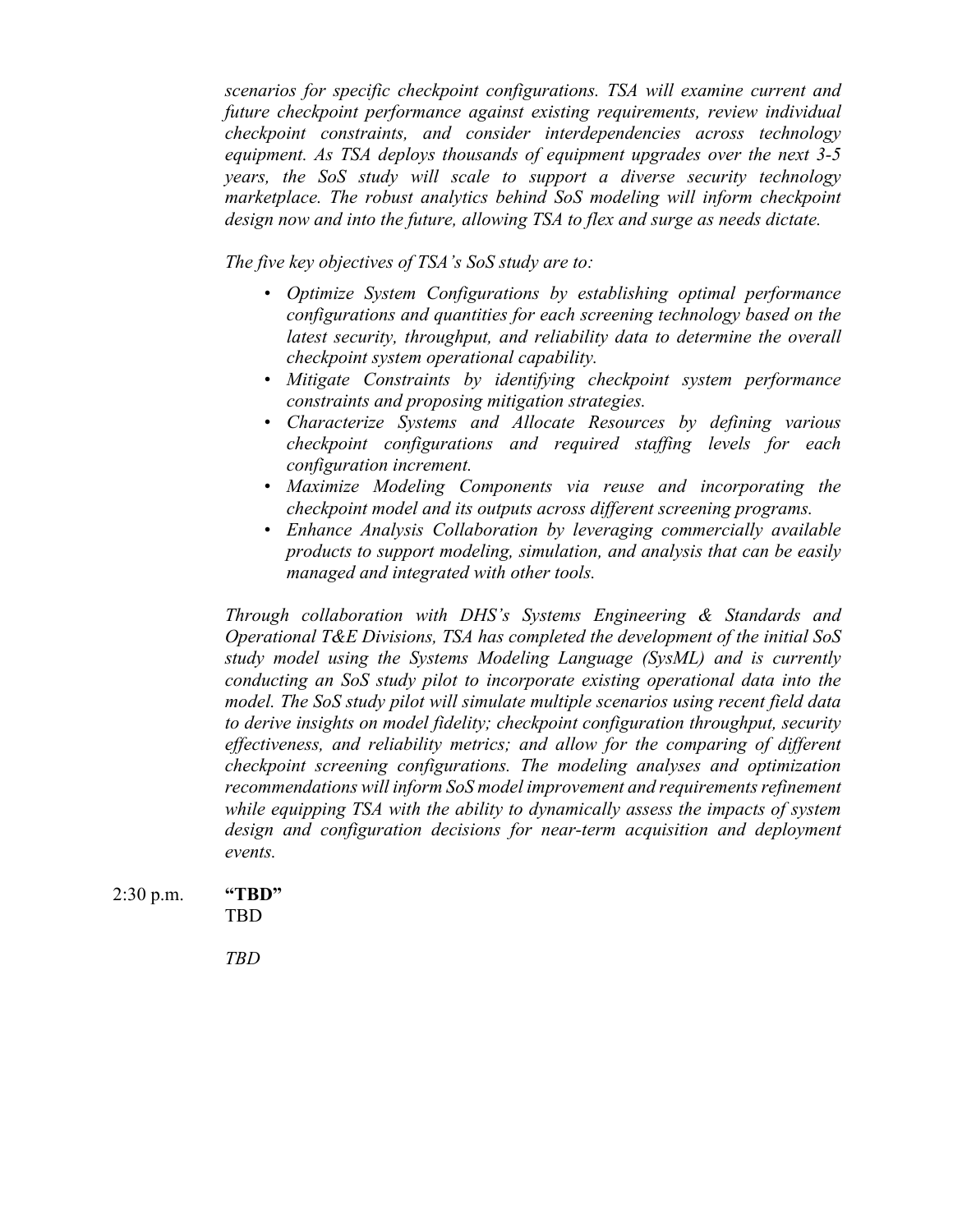# **Thursday, July 21, 2022, 1:00 – 3:00 p.m.**

- **Session 7 Supporting and Enabling all the Domains for Operational Effect Chair** Cedric Baca, C4ISR Division Chief, Army Futures Command (AFC), DEVCOM Analysis Center
- 1:00 p.m. **"Electromagnetic Warfare (EW) Threat Environments for Lab Based Risk Reduction (LBRR), Experimentation, and Testing"** Cedric Baca, C4ISR Division Chief, Army Futures Command (AFC), DEVCOM Analysis Center

*Provide an overview of the state of art Electromagnetic Warfare (EW) for open air experimentation and testing, laboratory experimentation, and EW assessments across the Electromagnetic Spectrum (EMS). Discuss the leading edge tools, techniques, and methodologies used to ensure electromagnetic spectrum dominance for the Warfighter.*

## 1:30 p.m. **"Cyber Experimentation, Analysis & Assessment in Support of Army Modernization Enterprise"** Humberto Mendoza, Army Futures Command (AFC), DEVCOM Analysis Center (DAC)

*The cyber division from the DEVCOM Analysis Center (DAC) executes cyber experimentation & analyses in support of Army Modernization priorities, readiness programs, and acquisition T&E. DAC will provide an overview of cyber tools, techniques, and methodologies used to identify vulnerabilities and collaborate with Army PEOs/PMs to develop remediation solutions that enhance the cyber resilience of Army technologies. DAC will also provide overview of future development capabilities in distributed cyber experimentation and analysis, as well as capabilities in coordinated Cyber Electro-magnetic Activities (CEMA) techniques within an MDO environment.*

# 2:00 p.m **"DevOps to DevSecOps: Making Security Part of Your Development Operations"**

Steve Seiden, President, Acquired Data Solutions

*System developers are adopting continuous software delivery practices into the planning, build, test, release, and monitoring phases of product development. Networked systems, particularly those with embedded web servers, carry the additional burden of having to protect against security threats.* 

*This presentation introduces best practices for adding automated security scanning, analysis, remediation, threat management and monitoring to continuous development processes. Adding automated testing to software build pipelines enables teams to secure their systems continuously in recurring build/test loops.*